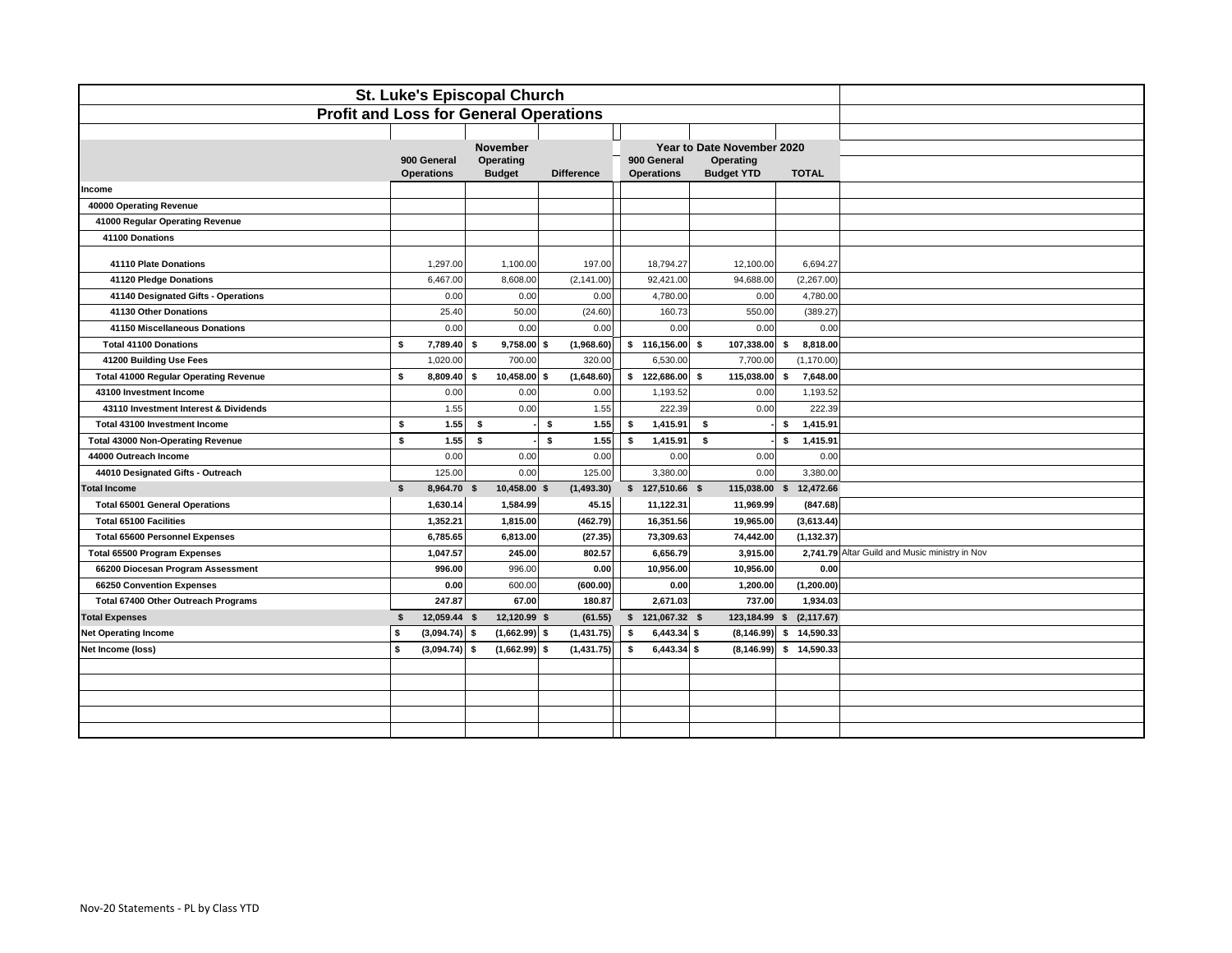| <b>St. Luke's Episcopal Church</b>     |              |                                         |     |                      |                                              |                      |                            |             |                |
|----------------------------------------|--------------|-----------------------------------------|-----|----------------------|----------------------------------------------|----------------------|----------------------------|-------------|----------------|
|                                        |              |                                         |     | <b>Balance Sheet</b> |                                              |                      |                            |             |                |
| As of November 30, 2020                |              |                                         |     |                      |                                              |                      |                            |             |                |
|                                        |              | <b>Total</b>                            |     |                      |                                              |                      | <b>Total</b>               |             |                |
| As of                                  |              |                                         |     |                      |                                              | As of                |                            |             |                |
| <b>ASSETS</b><br>2020                  |              | November 30, As of Dec 31,<br>2019 (PP) |     | Change               |                                              | November 30,<br>2020 | As of Dec 31,<br>2019 (PP) | Change      |                |
| <b>Current Assets</b>                  |              |                                         |     |                      | <b>LIABILITIES AND EQUITY</b><br>Liabilities |                      |                            |             |                |
| <b>Bank Accounts</b>                   |              |                                         |     |                      | <b>Current Liabilities</b>                   |                      |                            |             |                |
| 10001 U.S. National Bank               | 0.00         | 0.00                                    |     | $\overline{0}$       | <b>Accounts Payable</b>                      |                      |                            |             |                |
| 10002 US Bank - Springwater            | 0.00         | 0.00                                    |     | $\circ$              | 20000 Accounts Payable                       |                      |                            |             |                |
| 10003 Petty Cash                       | 200.00       | 200.00                                  |     | $\mathbf{0}$         | <b>Total Accounts Payable</b>                |                      |                            |             |                |
| 10004 Clergy Discretionary Checking    | 1,660.06     | 716.09                                  |     | 944                  | <b>Credit Cards</b>                          |                      |                            |             |                |
| 10010 OnPoint Checking                 | 24,934.93    | 37,571.68                               |     | (12, 637)            | <b>U S Bank Visa</b>                         |                      |                            |             |                |
| 10015 On Point Business Savings        | 5.00         | 5.00                                    |     | 0                    | <b>Total Credit Cards</b>                    |                      |                            |             |                |
| <b>Total Bank Accounts</b>             | 26,800       | $38,493$ \$                             |     | (11,693)             |                                              |                      |                            |             |                |
| <b>Accounts Receivable</b>             |              |                                         |     |                      |                                              |                      |                            |             |                |
| 11000 Accounts Receivable              | $\mathbf 0$  | $\Omega$                                |     | $\overline{0}$       |                                              |                      |                            |             |                |
| <b>Total Accounts Receivable</b>       | $\mathbf{0}$ | $\mathbf 0$                             | \$  |                      |                                              |                      |                            |             |                |
| <b>Other Current Assets</b>            |              |                                         |     |                      | <b>Other Current Liabilities</b>             |                      |                            |             |                |
| 10500 Investment Accounts              | $\Omega$     | $\Omega$                                |     | $\mathbf{0}$         | 24100 Accrued Leave and Payroll              |                      |                            |             |                |
| 10510 Malcolm Fund - Cash              | $\mathbf 0$  |                                         |     | $-4$                 | 24300 Pass-Thru Donations                    | 125.00               | 59.97                      | 65          |                |
| 10520 Malcolm Fund - Long Term         | $\mathbf 0$  | 3                                       |     | $-3$                 | 25400 Other Current Liabilities              |                      |                            |             |                |
| 10530 REM Investment Fund              | $\mathbf 0$  | 3                                       |     | $-3$                 | 25410 Unredemeed Groupons                    |                      |                            |             |                |
| 10540 Rene' Bozarth Memorial Endow.    | $\pmb{0}$    | $\pmb{0}$                               |     | $\circ$              | Total 25400 Other Current Liabilities        |                      |                            |             |                |
| <b>Total 10500 Investment Accounts</b> | $\mathbf 0$  | 9S                                      |     | (9)                  | <b>Total Other Current Liabilities</b>       | \$<br>125            | -S                         | 60 S<br>65  |                |
| 11520 Diocese Acct Malcolm STIF        | 10,793       | 10,200                                  |     | 593                  | <b>Total Current Liabilities</b>             | \$<br>125            | \$<br>60                   | \$<br>65    |                |
| 11530 Diocese Acct REM Rector Ed STIF  | 13,551       | 12,806                                  |     | 745                  |                                              |                      |                            |             |                |
| 11540 Diocese Bozarth Labryinth STIF   | 2,219        | 797                                     |     | 1,422                |                                              |                      |                            |             |                |
| 13000 Prepaid Expenses                 | $\mathbf 0$  |                                         |     | $\circ$              | <b>Long-Term Liabilities</b>                 |                      |                            |             |                |
| 17520 Diocese Malcolm DIF              | 40,000       | 40,000                                  |     | $\circ$              | 27200 Other Liabilities                      |                      |                            |             |                |
| 17530 Diocese Acct REM Rector Ed DIF   | 92,000       | 92,000                                  |     | $\circ$              | <b>Property Fund Balance</b>                 |                      |                            |             |                |
| 17540 Diocese Bozarth Labryinth DIF    | 25,000       | 25,000                                  |     | $\circ$              | <b>Total Long-Term Liabilities</b>           | \$                   | \$                         | \$          |                |
| <b>Undeposited Funds</b>               | 1,412        | $\mathbf 0$                             |     | 1,412                | <b>Total Liabilities</b>                     | \$<br>125            | \$<br>60                   | 65<br>\$    |                |
| <b>Total Other Current Assets</b>      | 184,975      | 180,812                                 | -\$ | 4,163                |                                              |                      |                            |             |                |
| <b>Total Current Assets</b>            | 211,775      | 219,305                                 | \$  | (7, 530)             |                                              |                      |                            |             |                |
| <b>Fixed Assets</b>                    |              |                                         |     |                      |                                              |                      |                            |             |                |
| 15700 Improvements - Land              | 16,500       | 16,500                                  |     | $\overline{0}$       |                                              |                      |                            |             |                |
| 17100 Accum Depr - Land Improvements   | (458)        | (458)                                   |     | $\circ$              | <b>Equity</b>                                |                      |                            |             |                |
| <b>Building / Improvements</b>         | 832,242      | 832,242                                 |     | $\circ$              | 3000 Opening Bal Equity                      | 0.00                 | 0.00                       | $\mathbf 0$ |                |
| <b>Building Contents</b>               | 139,706      | 139,706                                 |     | $\mathbf{0}$         | 3200 Perm. Restricted Net Assets             | 25,000.00            | 25,000.00                  | $\mathbf 0$ |                |
| Columbarium                            | 20,907       | 8,490                                   |     | 12,417               | 3300 Temp Restricted Net Assets              | 120,174.48           | 120,174.48                 | $\Omega$    |                |
| <b>Furniture &amp; Equipment</b>       | 2,180        | 2,180                                   |     | $\overline{0}$       | 3900 Unrestricted Net Assets                 | 84,740.64            | 84,740.64                  |             | $\overline{0}$ |
| Labyrinth                              | 58,428       | 58,428                                  |     | $\overline{0}$       | 3910 Unrestricted Assets - Buildings & Land  | 1,169,417.98         | 1,169,417.98               |             | $\overline{0}$ |
| Land                                   | 123,000      | 123,000                                 |     | $\overline{0}$       | Net Income                                   | 4,821.99             |                            | 4,822       |                |
| <b>Total Fixed Assets</b>              | 1,192,505    | 1,180,088                               | S.  | 12,417               | <b>Total Equity</b>                          | 1,404,155<br>\$      | 1,399,333<br>\$            | 4,822<br>\$ |                |
| <b>TOTAL ASSETS</b>                    | 1,404,280    | 1,399,393                               | -\$ | 4,887                | TOTAL LIABILITIES AND EQUITY                 | \$<br>1,404,280      | 1,399,393<br>\$            | 4,887<br>\$ |                |
|                                        |              |                                         |     |                      |                                              |                      |                            |             |                |